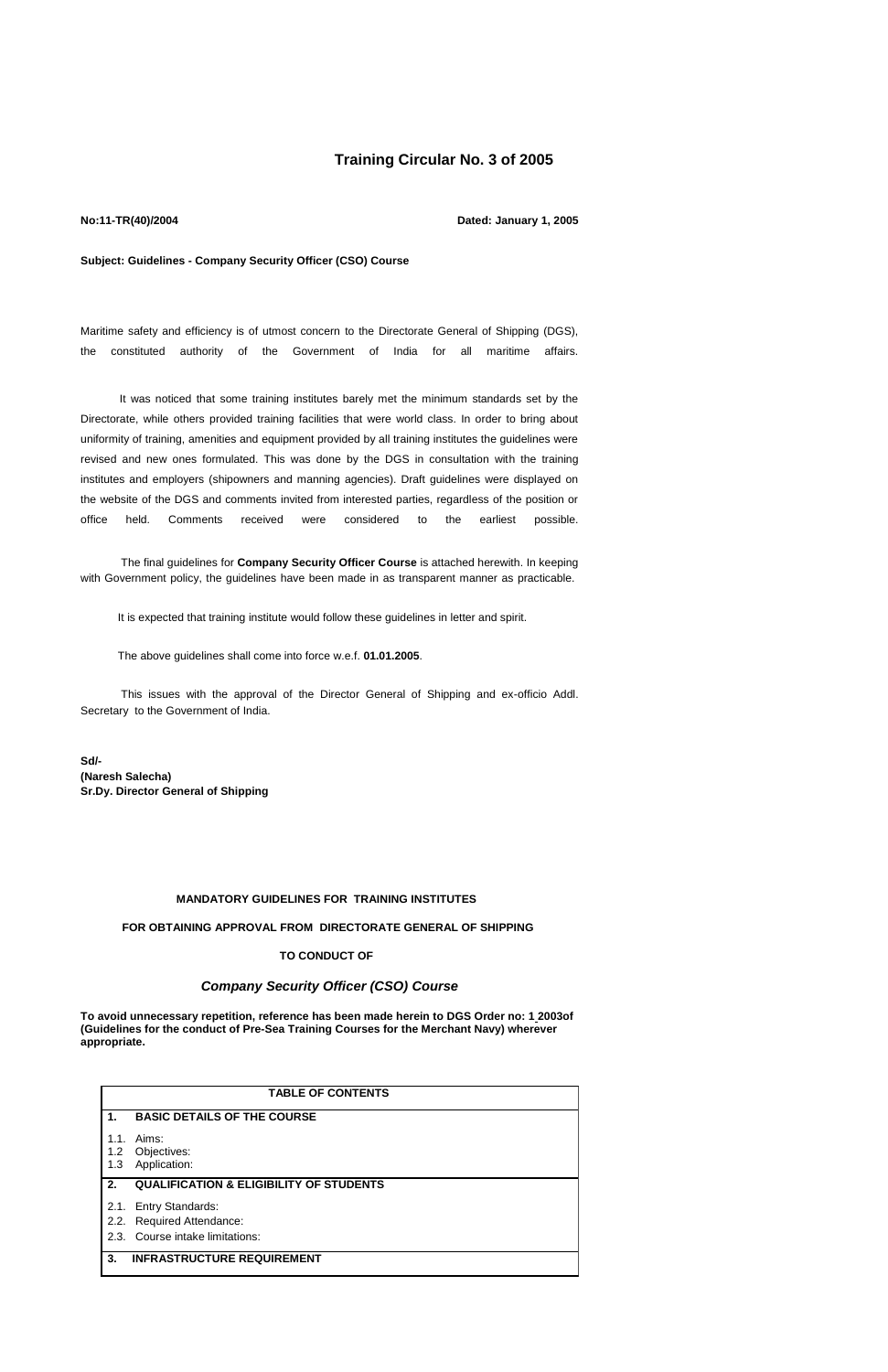| 4.                                     | <b>COURSE DETAILS</b>                                   |  |  |  |  |
|----------------------------------------|---------------------------------------------------------|--|--|--|--|
| 4.1.                                   | Course duration                                         |  |  |  |  |
| 4.2                                    | <b>Course Outline</b>                                   |  |  |  |  |
| 4.3                                    | <b>Detailed Teaching Syllabus</b>                       |  |  |  |  |
| 5.                                     | <b>HOLIDAYS</b>                                         |  |  |  |  |
| 6.                                     | <b>FACULTY REQUIREMENT</b>                              |  |  |  |  |
|                                        | 6.1. Qualifications and experience of course in charge: |  |  |  |  |
|                                        | 6.2. Qualifications and experience of faculty members:  |  |  |  |  |
|                                        | 6.3. Training of Trainers & Assessors Course:           |  |  |  |  |
|                                        | 6.4. Visiting faculty members:                          |  |  |  |  |
|                                        | 6.5. Age limit for regular faculty members:             |  |  |  |  |
| 7.                                     | <b>FACULTY STRENGTH</b>                                 |  |  |  |  |
| 8.                                     | <b>COURSE DURATION</b>                                  |  |  |  |  |
| 9.                                     | <b>ASSESSMENT</b>                                       |  |  |  |  |
| 10.                                    | <b>QUALITY STANDARDS</b>                                |  |  |  |  |
|                                        | 11. INSPECTIONS                                         |  |  |  |  |
| 12.                                    | <b>COST OF INSPECTIONS</b>                              |  |  |  |  |
| 13.                                    | <b>FEES TO GOVT</b>                                     |  |  |  |  |
| Annexure 1 - Additional equipment, etc |                                                         |  |  |  |  |
|                                        | <b>Annexure 2 - Course outline</b>                      |  |  |  |  |
|                                        | <b>Annexure 3 - Detailed teaching syllabus</b>          |  |  |  |  |

#### **COMPANY SECURITY OFFICER (CSO) COURSE**

### **1. BASIC DETAILS OF THE COURSE**

### **1.1 Aims:**

Section 11 of the Part A of the International Ship and Port Facility Security Code (ISPS Code) have laid down the requirement, duties and responsibilities of company security officer.

In accordance with provision under Section 13 - Part A of the Code with regard to training, drills and exercises on ship security, the ship security officer and appropriate shore-based personnel shall have knowledge and have received training, taking into account the guidance given in Part B of the Code.

This course, called the Company Security Officer course aims to provide knowledge to those who may be designated to perform the duties and responsibilities of a company Security Officer (SSO), as defined in section A/2.1.7 (and section A/11) of the ISPS Code and in particular the duties and responsibilities with respect to the security of a ship, for ensuring the development (or for developing) of a ship security assessment, for ensuring the development (or for developing), implementation, maintenance and updating of a ship security plan and for liasing with Ship Security Officers (SSOs) and with Port Facility Security Officers (PFSOs).

#### **1.2 Objectives:**

Those who successfully complete this course should be able to undertake the duties and responsibilities of Company Security Officer, as defined in section A/11.2 of the ISPS Code, which include, but are not limited to:

- 1.1.1 advising the level of threats likely to be encountered by the ship, using appropriate security assessments and other relevant information;
- 1.1.2 ensuring that ship security assessments are carried out;
- 1.1.3 ensuring the development, the submission for approval, and thereafter the implementation and maintenance of the ship security plan;
- 1.1.4 ensuring that the ship security plan is modified, as appropriate, to correct deficiencies and satisfy the security requirements of the individual ship;
- 1.1.5 arranging for internal audits and reviews of security activities;
- 1.1.6 arranging for the initial and subsequent verifications of the ship by the Administration or the recognized security organization;
- 1.1.7 ensuring that deficiencies and non-conformities identified during internal audits, periodic reviews, security inspections and verifications of compliance are promptly addressed and dealt with;
- 1.1.8 enhancing security awareness and vigilance;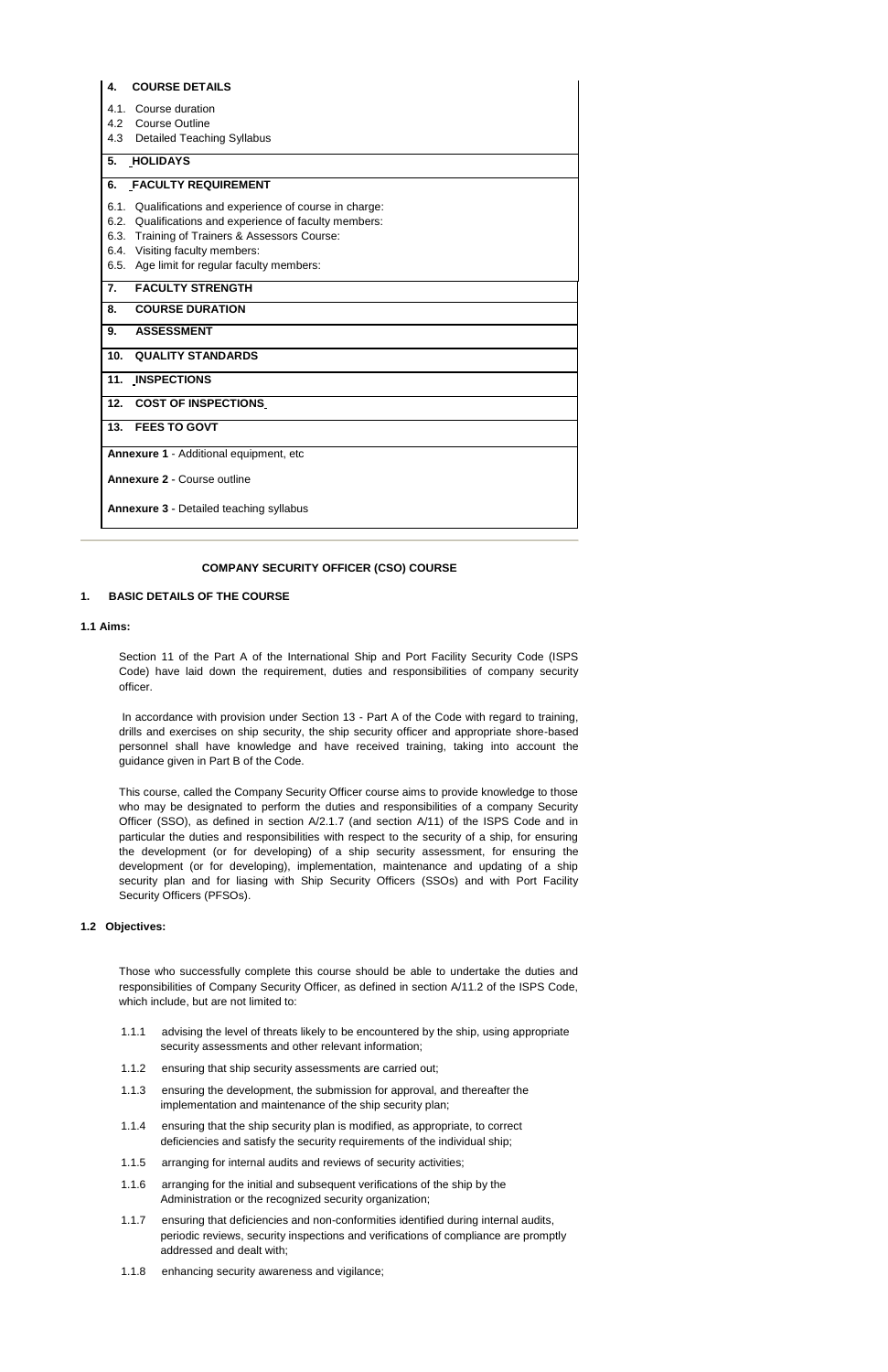- 1.1.9 ensuring adequate training for personnel responsible for the security of the ship;
- 1.1.10 ensuring effective communication and co-operation between the ship security officer and the relevant port facility security officers;
- 1.1.11 ensuring consistency between security requirements and safety requirement;
- 1.1.12 ensuring that, if sister-ship or fleet security plans are used, the plan for each ship reflects the ship-specific information accurately; and
- 1.1.13 ensuring that any alternative or equivalent arrangements approved for a particular ship or group of ships are implemented and maintained.

## **1.3 Application:**

These guidelines shall be applicable from **1 ST Jan 2005**

## 2. **QUALIFICATION & ELIGIBILITY OF STUDENTS**

#### **2.1 Entry standards:**

It is assumed that those attending this course will be persons employed (or to be employed) by a company and that they are likely to be designated as Company Security Officer. However, no specific entry requirements are envisaged.

#### **2.2 Required attendance:**

100% attendance is required for successful completion of the course. However, in exceptional circumstances, a student is allowed absence of upto one day subject to his attending the lectures missed out during the next course at the same institute. The institute shall keep proper records of such cases.

#### **2.3 Course intake limitations:**

2.3.1 The number of students shall not exceed 24 per class.

### **3 INFRASTRUCTURE REQUIREMENT**

Physical requirement for classrooms, black/white boards, overhead projector, screen, notice board, study environment and teaching equipment are to be provided as per **DGS Order no: 1 of 2003**. Library books and equipment to include items contained in **Annexure 1.**

#### 4. **COURSE DETAILS**

- 4.1 Course duration: 3 days
- 4.2 Course outline: As per **Annexure 2**
- 4.3 Detailed Teaching Syllabus: As per **Annexure 3**

#### **5 HOLIDAYS**

5.1 Sundays shall be holidays.

5.2 Independence Day (15th August) and Republic Day (26th January) shall be compulsory holidays.

5.3 Students shall normally enjoy the holidays observed by the Govt. of the State in which the institute is located.

#### **6 FACULTY REQUIREMENT**

#### **6.1 Qualifications and experience of course in charge:**

6.1.1 Certificate of competency, issued by the Government of India, as Master of a Foreign Going Ship

and

6.1.2 At least 5 years service on Merchant ships of which at least one year should have been in the rank of Master

and

- 6.1.3 Should have undergone Trainer & Auditors course for Security of 5 days duration.
- 

#### **6.2. Qualifications and experience of faculty members:**

6.2.1. Certificate of competency , issued by the Government of India, as Master of a Foreign Going Ship

and

6.2.2. At least 5 years service on Merchant ships of which at least one year should have been at management level.

and

6.2.3. Should have undergone DG approved Company Security Officer-s course.

#### and

- 6.2.4. In lieu of above requirements of Para 6.2.1 to 6.2.3, an expert with specialised. Knowledge & Training in Maritime Security matters.
- **6.3. Training of Trainers & Assessors Course:**

As per **DGS Order no: 1 of 2003.**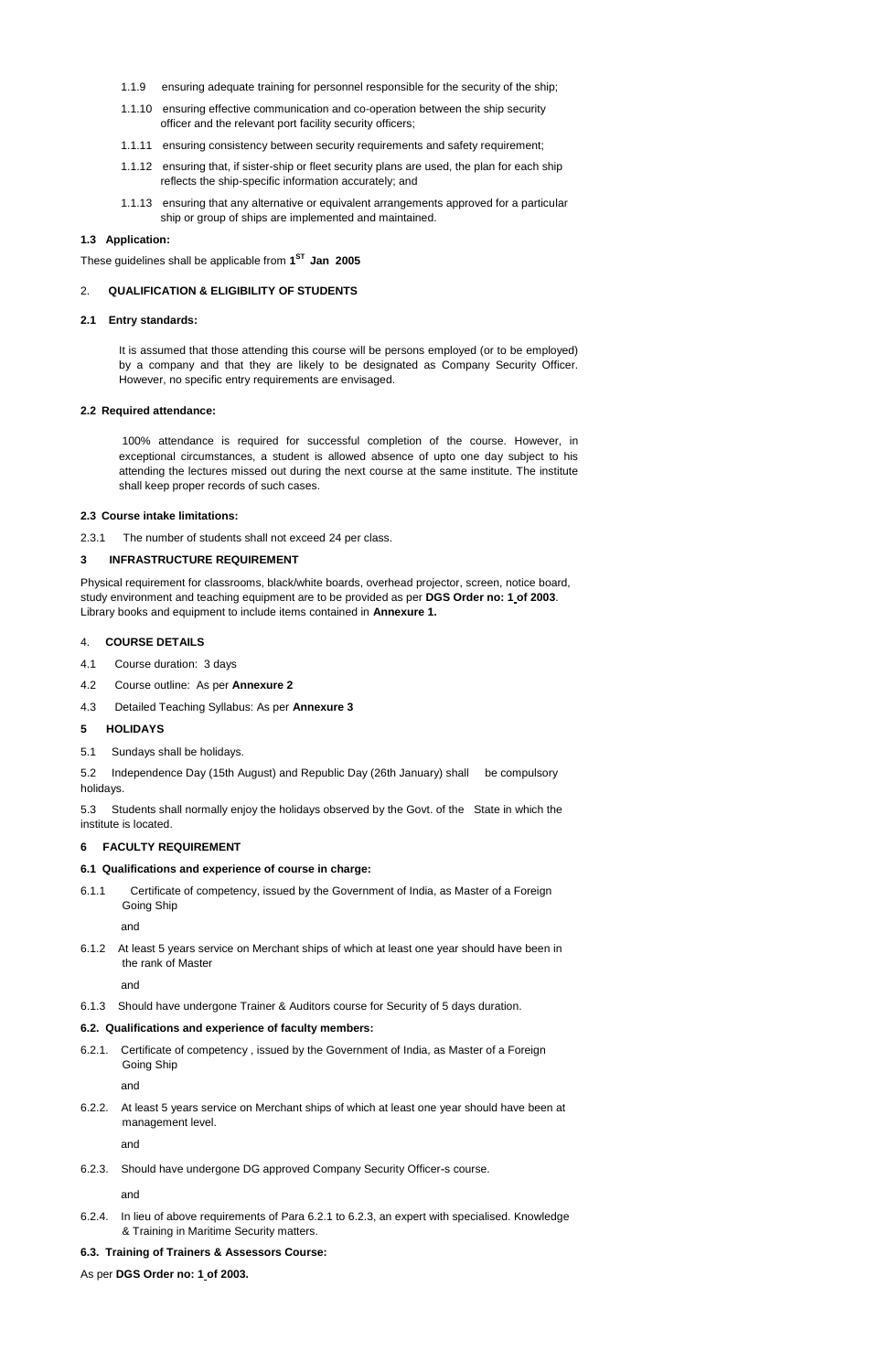### **6.4. Visiting faculty members:**

Qualifications and experience of visiting faculty members should be the same as that of regular faculty as specified above.

**6.5. Age limit for regular faculty members:**

## As per **DGS Order no: 1 of 2003**.

### **7. FACULTY STRENGTH**

7.1. Not less than two Master Mariners (inclusive of the course-in-charge) OR one Master Mariner and other person specialised in the field of Maritime Security.

7.2. A minimum of 50% of the entire portion must be covered by regular faculty.

#### **8. COURSE DURATION**

A total of 18 hours of lectures including practical training and assessment.

#### **9. ASSESSMENT**

A written test would be carried out at the end of each course.

#### **10. QUALITY STANDARDS**

Fernandez, L., & Merzer, M. (2003). Jane's Crisis Communications Handbook, (1<sup>st</sup> ed.). Alexandria: Jane's Information Group.

As per **DGS Order no: 1 of 2003.**

#### **11. INSPECTIONS**

As per **DGS Order no: 1 of 2003**

**12. COST OF INSPECTIONS**

As per **DGS Order no: 1 of 2003** and as per **Training Circular No.28 of 2004** dated 11.10.2004.

**13. FEES TO GOVT.**

As per **DGS Order no: 1 of 2003**

#### **ANNEXURE - 1**

#### **TEACHING AIDS**

#### **Equipment**

Audiovisual aids: video cassette player, TV, slide projector, overhead projector, etc.

Photographs, models, or other representations of various vessels and vessel parts to illustrate operational elements and security vulnerabilities. **Video cassette(s)**

#### **Publications recommended**

Viollis, P., et al. (2002). *Jane's Workplace Security Handbook.* (1<sup>st</sup> ed.). Alexandria: Jane's Information Group.

Hawkes, K. G. (1989). *Maritime Security.* Centreville: Cornell Maritime Press.

International Chamber of Shipping. (2003*). Maritime Security: Guidance for Ship Operators on the IMO International Ship and Port Facility Security Code.* London: ICS.

International Chamber of Shipping. (2003). *Model Ship Security Plan.* London: ICS.

International Chamber of Shipping/International Shipping Federation. (1999). *Piracy and Armed Robbers: A Master*'*s Guide.* (3rd ed.). London: Marisec Publications.

Sidell, F. R., et al. (2002). *Jane*'*s Chem-Bio Handbook*. (2nd ed.). Alexandria: Jane's Information Group.

Sullivan, J. P., et al. (2002). Jane's Unconventional Weapons Response Handbook. (1<sup>st</sup> ed.)

Alexandria: Jane's Information Group.

United States Coast Guard. Risk-based Decision Making Guidelines. http://www.uscg.mil/hq/gm/risk/e-guidelines/html/index.htm

United States Department of Transportation. Volpe National Transportation Systems Center. (1999).*Intermodal Cargo Transportation: Industry Best Security Practice*s. Cambridge: Volpe Center.

### **IMO/ILO references (R) (Mandatory)**

International Maritime Organization. (2003). *International Ship & Port Facility Security (ISPS) Code, 2003 and December 2002 Amendments to SOLAS*. London: IMO. (IMO-I116E).

SOLAS Chapter XI-1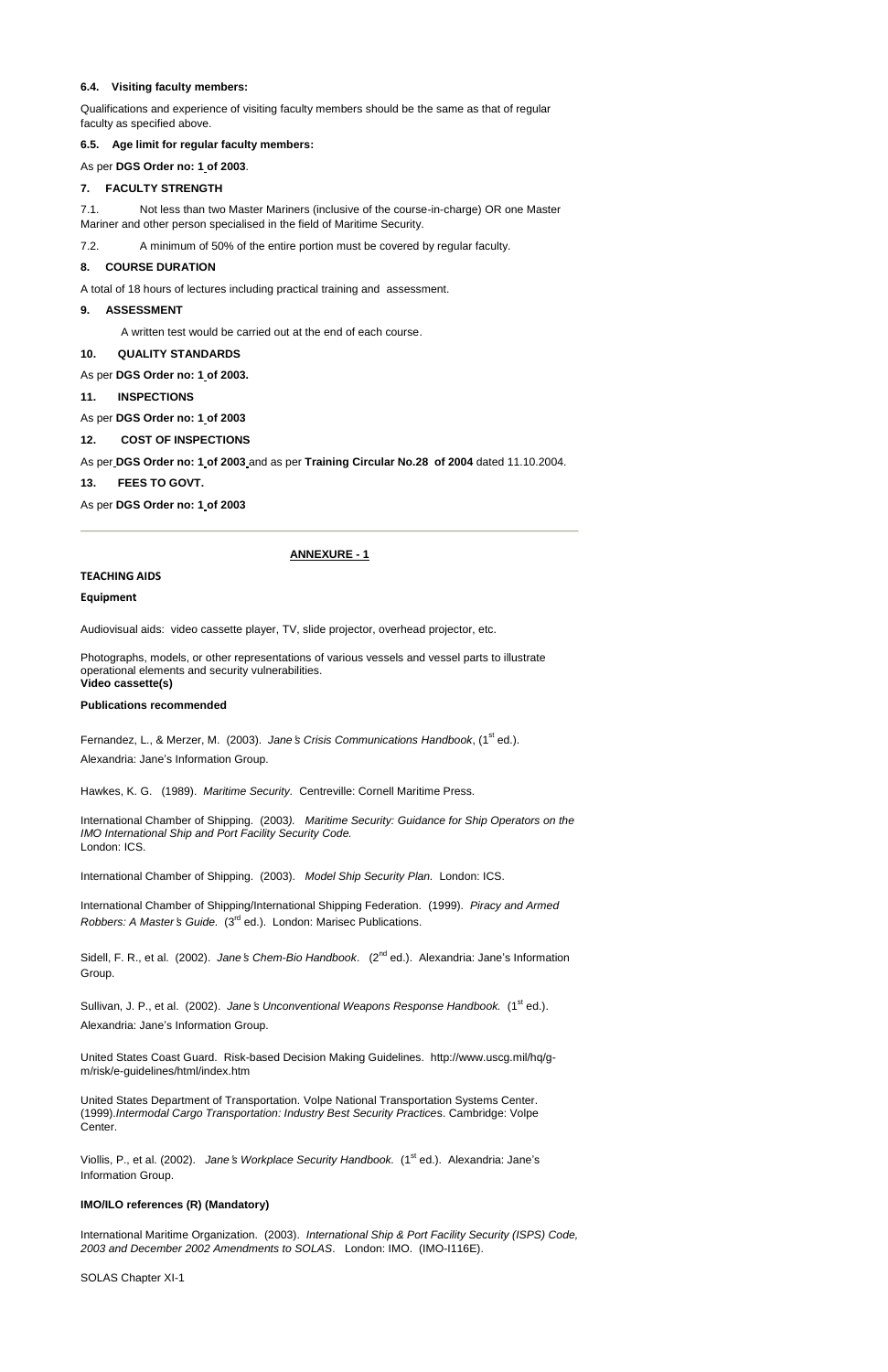SOLAS Chapter XI-2

ISPS Code Part A

ISPS Code Part B

International Labour Organization. *Seafarers*' *Hours of Work and the Manning of Ships Convention, 1996*. (No. 180).

International Labour Organization. *Seafarers*' *Identity Documents Convention, 195*8. (No. 108).

International Labour Organization. *Seafarers*' *Identity Documents Convention (Revised), 2003*. (No. 185). (Not yet in force).

**ANNEXURE - 2**

## **COURSE OUTLINE**

Company Security Officer (CSO) Course

Duration: 3 working days **Duration: 3** working days

| $\overline{\mathsf{Sr.}}$ | <b>Topic</b>                                                                      | <b>Methods of</b> | <b>Duration</b> |
|---------------------------|-----------------------------------------------------------------------------------|-------------------|-----------------|
| No.                       |                                                                                   | teaching          |                 |
| 1.                        | <b>Introduction</b>                                                               | Lecture/          | 1.5 Hours       |
|                           |                                                                                   | Presentation      |                 |
|                           | <b>Course Overview</b>                                                            |                   |                 |
|                           | Competencies to be achieved                                                       |                   |                 |
|                           | <b>Historical Perspective</b><br><b>Current Security threats &amp; Patterns</b>   |                   |                 |
|                           | Ship & Port operations and conditions                                             |                   |                 |
| 2.                        | <b>Maritime Security Policies</b>                                                 | Lecture/          | 1.0 Hour        |
|                           |                                                                                   | Presentation      |                 |
|                           | International<br>Conventions,<br>&<br>Relevant<br>Codes                           |                   |                 |
|                           | Recommendations                                                                   |                   |                 |
|                           | Relevant Govt. Legislation and Regulations                                        |                   |                 |
|                           | Definitions<br>$\bullet$                                                          |                   |                 |
|                           | Legal Implications of action or non-action by the Ship<br><b>Security Officer</b> |                   |                 |
|                           | Handling sensitive security related information and                               |                   |                 |
|                           | communications                                                                    |                   |                 |
| 3.                        | <b>Security Responsibilities</b>                                                  | Lecture/          | 1.5 Hours       |
|                           |                                                                                   | Presentation      |                 |
|                           | <b>Contracting Governments</b>                                                    |                   |                 |
|                           | Recognized Security Organization                                                  |                   |                 |
|                           | The Company<br>$\bullet$                                                          |                   |                 |
|                           | The Ship<br>$\bullet$                                                             |                   |                 |
|                           | The Port Facility<br>$\bullet$<br><b>Ship Security Officer</b>                    |                   |                 |
|                           | $\bullet$<br><b>Company Security Officer</b><br>$\bullet$                         |                   |                 |
|                           | Port Facility Security Officer<br>$\bullet$                                       |                   |                 |
|                           | Vessel personnel with specific security duties<br>$\bullet$                       |                   |                 |
|                           | Facility personnel with specific security duties                                  |                   |                 |
|                           | Other personnel                                                                   |                   |                 |
| $\overline{4}$ .          | <b>Ship Security Assessment</b>                                                   | Lecture/          | 2.0 Hours       |
|                           |                                                                                   | Presentation/     |                 |
|                           | Risk assessment methodology                                                       | Workshop/         |                 |
|                           | Assessment tools<br>On-scene security survey                                      | <b>Exercises</b>  |                 |
|                           | Security assessment documentation                                                 |                   |                 |
| 5.                        | <b>Security Equipment</b>                                                         | Lecture/          | 1.0 Hour        |
|                           |                                                                                   | Demonstration     |                 |
|                           | Security Equipment and systems                                                    | of Equipments     |                 |
|                           | Operational limitations of Security Equipment and                                 |                   |                 |
|                           | systems                                                                           |                   |                 |
|                           | Testing,<br>calibration and maintenance of Security                               |                   |                 |
| 6.                        | Equipment & systems<br><b>Ship Security Plan</b>                                  | Lecture/          | 2.5 Hours       |
|                           |                                                                                   | Presentation/     |                 |
|                           | Purpose of the Ship Security Plan                                                 | Workshop/         |                 |
|                           | Contents of the Ship Security Plan                                                | <b>Exercises</b>  |                 |
|                           | <b>Confidentiality issues</b>                                                     |                   |                 |
|                           | Development of the Ship Security Plan                                             |                   |                 |
|                           | Approval of the Ship Security Plan                                                |                   |                 |
|                           | Implementation of the Ship Security Plan                                          |                   |                 |
|                           | Maintenance and modifications of the Ship Security                                |                   |                 |
| 7.                        | Plan<br><b>Threat Identifications, Recognition &amp; Response</b>                 | Lecture/          | 2.5 Hours       |
|                           |                                                                                   | Presentation/     |                 |
|                           |                                                                                   | Workshop/         |                 |
|                           | dangerous<br>Recognition & detection<br>of weapons,<br>substances and devices     | Exercises         |                 |
|                           |                                                                                   |                   |                 |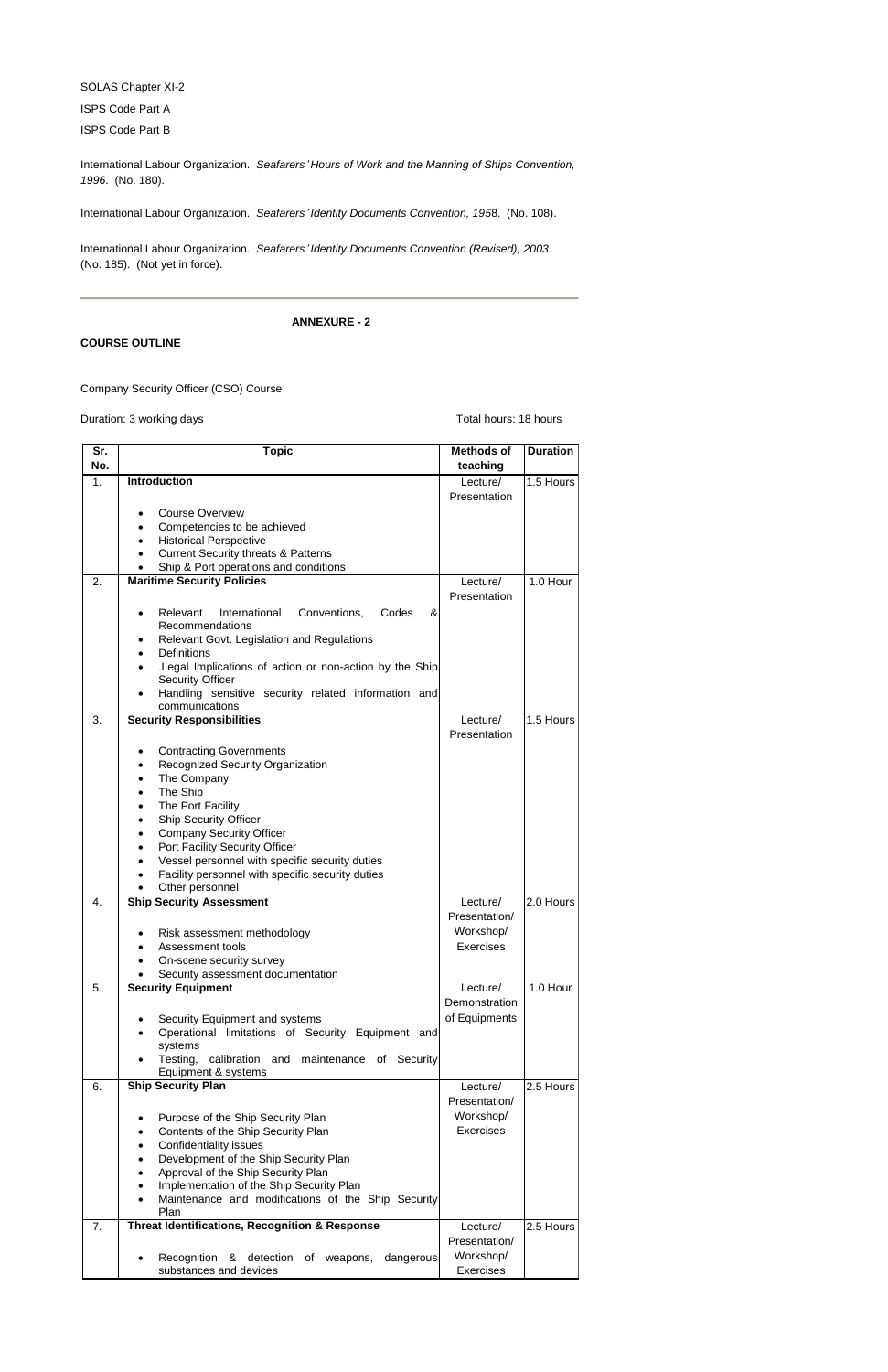|     | physical searches and non-intrusive<br>Methods of<br>inspections<br>Implementing and coordinating searches<br>Recognition on a non-discriminatory basis, of persons<br>posing potential security risks<br>Techniques used to circumvent security measures<br>$\bullet$<br>Crowd management and control techniques |                                  |           |
|-----|-------------------------------------------------------------------------------------------------------------------------------------------------------------------------------------------------------------------------------------------------------------------------------------------------------------------|----------------------------------|-----------|
| 8.  | <b>Ship Security Actions</b>                                                                                                                                                                                                                                                                                      | Lecture/                         | 1.0 Hour  |
|     |                                                                                                                                                                                                                                                                                                                   | Presentation/                    |           |
|     | Actions required by different security Levels                                                                                                                                                                                                                                                                     | Workshop/                        |           |
|     | Maintaining security of the ship/port interface<br>$\bullet$                                                                                                                                                                                                                                                      | <b>Exercises</b>                 |           |
|     | Usage of the declaration of security<br>$\bullet$                                                                                                                                                                                                                                                                 |                                  |           |
| 9.  | Implementation of security procedures<br><b>Emergency Preparedness, Drills and Exercises</b>                                                                                                                                                                                                                      | Lecture/                         | 2.0 Hours |
|     |                                                                                                                                                                                                                                                                                                                   | Presentation/                    |           |
|     |                                                                                                                                                                                                                                                                                                                   | Exercises/                       |           |
|     | Contingency planning<br>Security drills and exercises<br>$\bullet$                                                                                                                                                                                                                                                |                                  |           |
|     | Assessment of Security drills and exercises<br>$\bullet$                                                                                                                                                                                                                                                          |                                  |           |
|     |                                                                                                                                                                                                                                                                                                                   | Contingency<br>plans for various |           |
|     |                                                                                                                                                                                                                                                                                                                   |                                  |           |
|     |                                                                                                                                                                                                                                                                                                                   | security related                 |           |
|     |                                                                                                                                                                                                                                                                                                                   | emergencies                      |           |
| 10. | <b>Security Administration</b>                                                                                                                                                                                                                                                                                    | Lecture/                         | 1.0 Hour  |
|     |                                                                                                                                                                                                                                                                                                                   | Presentation/                    |           |
|     | Documentation & Records                                                                                                                                                                                                                                                                                           | Workshop/                        |           |
|     | Reporting security breaches                                                                                                                                                                                                                                                                                       | Exercises                        |           |
|     | Monitoring and Control                                                                                                                                                                                                                                                                                            |                                  |           |
|     | Security Audits and Inspections                                                                                                                                                                                                                                                                                   |                                  |           |
| 11. | Reporting nonconformities<br><b>Security Training</b>                                                                                                                                                                                                                                                             | Lecture/                         | 2.0 Hours |
|     |                                                                                                                                                                                                                                                                                                                   | Presentation                     |           |
|     |                                                                                                                                                                                                                                                                                                                   |                                  |           |
|     | Training requirements                                                                                                                                                                                                                                                                                             |                                  |           |
|     | <b>Instructional Techniques</b>                                                                                                                                                                                                                                                                                   |                                  |           |

- **E** piracy and armed attacks
- $\boxtimes$  terrorism
- **E stowaways and refugees**
- contraband smuggling
- **z** cargo theft
- **E** collateral damage
- 1.3 Ship and port operations and conditions
- 1. Characterizes the intermodal nature of transportation and the interfaces between ships and other modes

TOTAL: 18 Hours

# **Annexure 3**

| <b>DETAILED TEACHING SYLLABUS</b>                                                                        |              |
|----------------------------------------------------------------------------------------------------------|--------------|
| <b>Learning Objectives</b>                                                                               | <b>Hours</b> |
| 1. Introduction                                                                                          | 1.5          |
| Course overview<br>1.1                                                                                   | hours        |
| 1 <sub>1</sub><br>describes the topics and emphasis of the course                                        |              |
| 1.2 Competences to be achieved                                                                           |              |
| describes the competences that will be achieved through completion of the<br>1.<br>course                |              |
| 1.1<br>Historical perspective                                                                            |              |
| describes representative incidents involving criminal activity in the<br>$1_{-}$<br>maritime environment |              |
| 2 <sub>1</sub><br>Summarizes incident statistics and discusses underlying motivation<br>and result       |              |
| 1.2<br>Current security threats and patterns                                                             |              |
| identifies threats to the maritime transport industry, such as:<br>1                                     |              |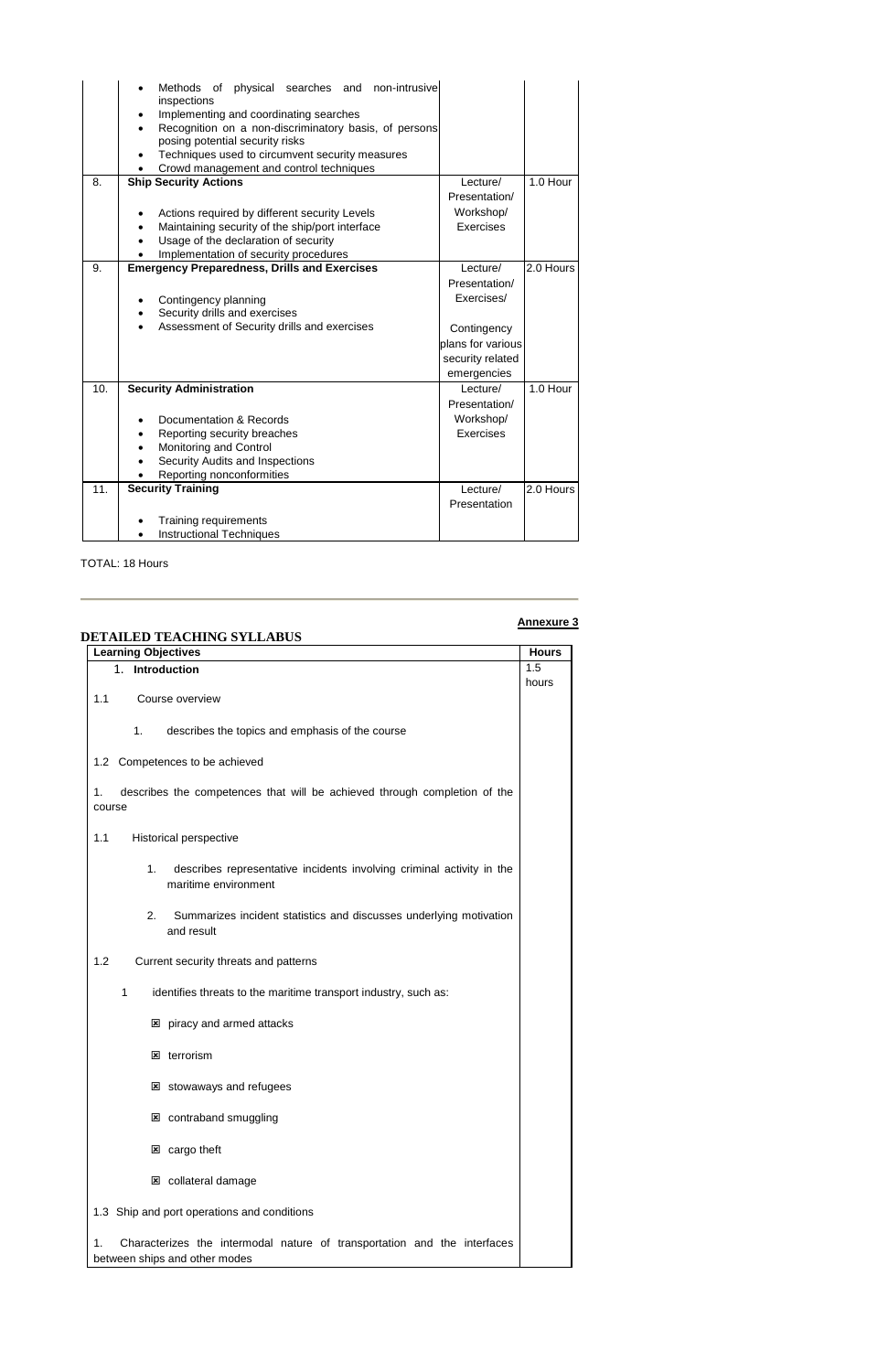| $\mathbf 2$<br><b>Maritime Security Policy</b>                                                                                                                                                                                                                                                           |      |
|----------------------------------------------------------------------------------------------------------------------------------------------------------------------------------------------------------------------------------------------------------------------------------------------------------|------|
| Relevant international conventions, codes, and recommendations<br>2.1                                                                                                                                                                                                                                    |      |
| 1. lists previous efforts of IMO toward maritime security, such as<br>MSC/Circ.443, SUA Act, etc.<br>Describes the rapidity with which IMO acted to enhance maritime security<br>2.<br>following 9/11<br>summarizes the amendments to SOLAS Chapter XI and the contents of the<br>3.<br><b>ISPS Code</b> |      |
| 2.2 Relevant government legislation and regulations                                                                                                                                                                                                                                                      |      |
| 1.<br>States the requirements of relevant national legislation and regulations                                                                                                                                                                                                                           |      |
| 2.3 Definitions                                                                                                                                                                                                                                                                                          |      |
| <b>Defines</b><br>1.                                                                                                                                                                                                                                                                                     |      |
| Ship Security Plan<br>⊠                                                                                                                                                                                                                                                                                  |      |
| <b>Company Security Officer</b><br>×                                                                                                                                                                                                                                                                     |      |
| <b>Ship Security Officer</b><br>⊠                                                                                                                                                                                                                                                                        |      |
| Port facility<br>×                                                                                                                                                                                                                                                                                       |      |
| Ship / Port Interface<br>×                                                                                                                                                                                                                                                                               |      |
| Ship to ship activity<br>$\mathbf{x}$                                                                                                                                                                                                                                                                    |      |
| Port Facility Security Officer<br>×                                                                                                                                                                                                                                                                      |      |
| 図<br><b>Designated Authority</b>                                                                                                                                                                                                                                                                         | 1.0  |
| <b>Recognized Security Organization</b><br>×                                                                                                                                                                                                                                                             | hour |
| <b>Declaration of Security</b><br>⊠                                                                                                                                                                                                                                                                      |      |
| Security incident<br>⊠                                                                                                                                                                                                                                                                                   |      |
| <b>Security Level</b><br>×                                                                                                                                                                                                                                                                               |      |
| the three security levels<br>×                                                                                                                                                                                                                                                                           |      |
| 2.4 Legal implications of action or non-action by security personnel                                                                                                                                                                                                                                     |      |
| identifies the legal limits of authority and the obligations of personnel with<br>1.<br>security duties                                                                                                                                                                                                  |      |
| 2.5 Handling sensitive security-related information and communicationsdefines<br>security-sensitive information and the importance of keeping it confidential                                                                                                                                            |      |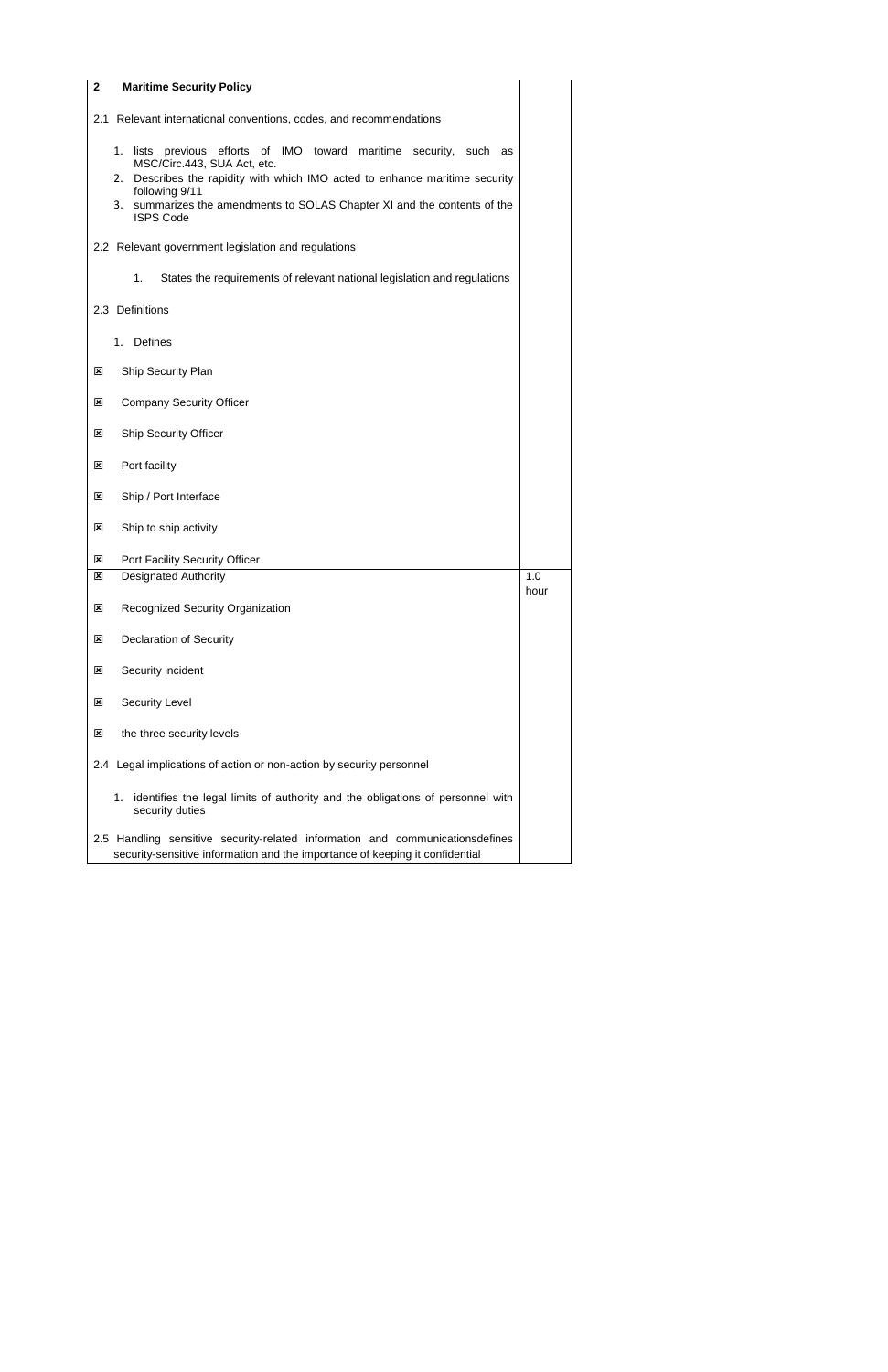- 3.10 Port facility personnel with specific security duties
	- 3. states that port facility personnel other than the PFSO may be assigned security duties in support of the port facility Security Plan
- 3.11 ther personnel
	- 1. States that other shipboard and port facility personnel may have a role in the enhancement of maritime security
	- 2. states that personnel other than ship or facility personnel may have a role in

Officer for one or more port facilities

| 3 | <b>Security Responsibilities</b>                                                                                                                                                                                                                                                                                                                                                                                                                                                                                                              | 1.5<br>hours |
|---|-----------------------------------------------------------------------------------------------------------------------------------------------------------------------------------------------------------------------------------------------------------------------------------------------------------------------------------------------------------------------------------------------------------------------------------------------------------------------------------------------------------------------------------------------|--------------|
|   | 3.1 Contracting governments                                                                                                                                                                                                                                                                                                                                                                                                                                                                                                                   |              |
|   | 1. describes the responsibilities of contracting governments with respect to<br>SOLAS Chapter XI-2 and the ISPS Code                                                                                                                                                                                                                                                                                                                                                                                                                          |              |
|   | 3.2 Recognized Security Organizations                                                                                                                                                                                                                                                                                                                                                                                                                                                                                                         |              |
|   | 1. characterizes the role of the Recognized Security Organization and<br>identifies the extent of its function                                                                                                                                                                                                                                                                                                                                                                                                                                |              |
|   | 3.3 The company                                                                                                                                                                                                                                                                                                                                                                                                                                                                                                                               |              |
|   | 1. describes the responsibilities of the company with respect to:                                                                                                                                                                                                                                                                                                                                                                                                                                                                             |              |
| ⊠ | ensuring Master has documents on board relating to the crewing of the vessel<br>and its employment                                                                                                                                                                                                                                                                                                                                                                                                                                            |              |
| ⊠ | ensuring that the Ship Security Plan contains a clear statement emphasizing<br>the master's authority                                                                                                                                                                                                                                                                                                                                                                                                                                         |              |
| ⊠ | designating a Company Security Officer and a Ship Security officer and<br>ensuring that they are given the necessary support to fulfill their duties and<br>responsibilities                                                                                                                                                                                                                                                                                                                                                                  |              |
|   | 3.4 The ship                                                                                                                                                                                                                                                                                                                                                                                                                                                                                                                                  |              |
|   | 1. states that the ship shall comply with the requirements of the Ship Security<br>Plan as per the security level set                                                                                                                                                                                                                                                                                                                                                                                                                         |              |
|   | 3.5 The port facility                                                                                                                                                                                                                                                                                                                                                                                                                                                                                                                         |              |
|   | 1. states that port facilities shall comply with the relevant requirements of<br>Chapter XI-2 of SOLAS and the ISPS Code<br>2. states that the port facility shall act upon the security levels set by the<br>Administration within whose territory it is located                                                                                                                                                                                                                                                                             |              |
|   | 3.6 Ship Security Officer                                                                                                                                                                                                                                                                                                                                                                                                                                                                                                                     |              |
|   | 1. states that the company shall designate a Ship Security Officer for each ship<br>lists the duties and responsibilities of the Ship Security Officer<br>2.                                                                                                                                                                                                                                                                                                                                                                                  |              |
|   | 3.7 Company Security Officer                                                                                                                                                                                                                                                                                                                                                                                                                                                                                                                  |              |
|   | 1. states that the company shall designate a Company Security Officer<br>2. describes that the person designated as Company Security Officer may act<br>as Company Security Officer for one or more ships provided that it is clearly<br>identified for which ships he is responsible<br>3. indicates that the company may designate several persons as Company<br>Security Officer provided that it is clearly identified for which ships each is<br>responsible<br>4. lists the duties and responsibilities of the Company Security Officer |              |
|   | 3.8 Port Facility Security Officer                                                                                                                                                                                                                                                                                                                                                                                                                                                                                                            |              |
|   | 1.<br>states that the Port Facility Security Officer shall be designated for each<br>port facility                                                                                                                                                                                                                                                                                                                                                                                                                                            |              |
|   | 2.<br>states that a person may be designated as the Port Facility Security                                                                                                                                                                                                                                                                                                                                                                                                                                                                    |              |

- 3. lists the duties and responsibilities of the Port Facility Security Officer
- 3.9 Shipboard personnel with specific security duties

1.states that members of the ship's crew may be assigned security duties in support of the Ship Security Plan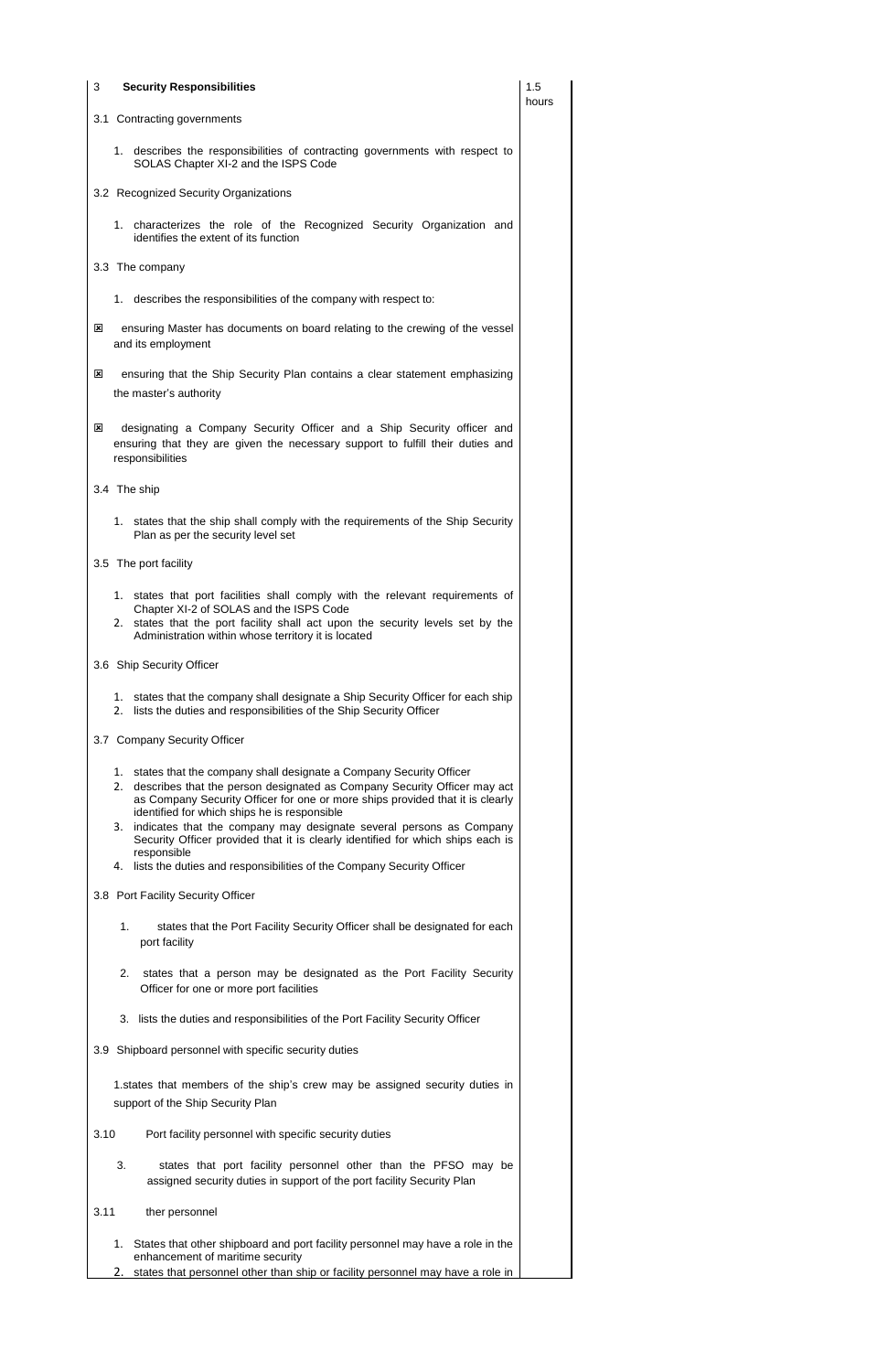the enhancement of maritime security

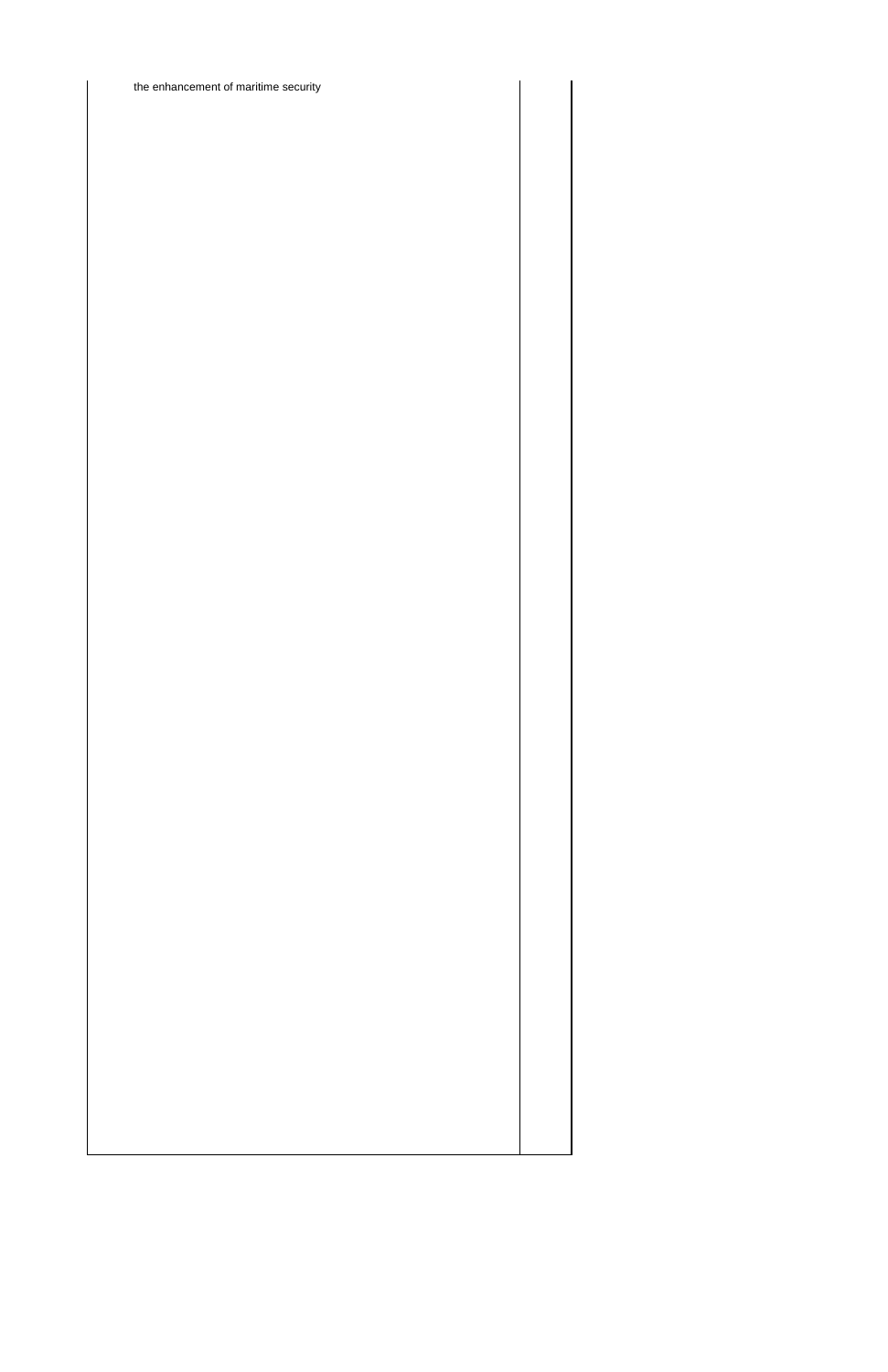| 4. | <b>Ship Security Assessment</b>                                                                                                                                                                                                                                                                                 |    |  |  |  |
|----|-----------------------------------------------------------------------------------------------------------------------------------------------------------------------------------------------------------------------------------------------------------------------------------------------------------------|----|--|--|--|
|    | 4.1 Risk assessment methodology                                                                                                                                                                                                                                                                                 | rs |  |  |  |
|    | states the role of risk-based decision making in completing a security<br>1.<br>assessment<br>2. describes the recommended methodology<br>3. explains and demonstrates how to carry out an initial risk assessment<br>4. identifies the types of weaknesses that may be found in the initial risk<br>assessment |    |  |  |  |
|    | 4.2 Assessment tools                                                                                                                                                                                                                                                                                            |    |  |  |  |
|    | 1. discusses the use of software and checklists in conducting security<br>assessments                                                                                                                                                                                                                           |    |  |  |  |
|    | 4.3 On-scene security surveys                                                                                                                                                                                                                                                                                   |    |  |  |  |
|    | 1. lists the preparations required prior to an on-scene survey                                                                                                                                                                                                                                                  |    |  |  |  |
|    | 2. lists the procedures and measures and operations to be                                                                                                                                                                                                                                                       |    |  |  |  |
|    | evaluated during an on-scene survey.                                                                                                                                                                                                                                                                            |    |  |  |  |
|    | 3. discusses the security aspects of ship layout                                                                                                                                                                                                                                                                |    |  |  |  |
|    | 4. divides the survey into the following sections:                                                                                                                                                                                                                                                              |    |  |  |  |
| ⊠  | <b>Physical Security</b>                                                                                                                                                                                                                                                                                        |    |  |  |  |
| ⊠  | <b>Structural Integrity</b>                                                                                                                                                                                                                                                                                     |    |  |  |  |
| ⊠  | <b>Personnel Protection Systems</b>                                                                                                                                                                                                                                                                             |    |  |  |  |
| ⊠  | <b>Procedural Policies</b>                                                                                                                                                                                                                                                                                      |    |  |  |  |
| ⊠  | Radio and Telecommunication Systems                                                                                                                                                                                                                                                                             |    |  |  |  |
| ⊠  | <b>Other Areas</b>                                                                                                                                                                                                                                                                                              |    |  |  |  |
|    | 5. discusses the importance and elements of physical security aboard ship                                                                                                                                                                                                                                       |    |  |  |  |
|    | 6. describes the significance of structural integrity for ships and other structures                                                                                                                                                                                                                            |    |  |  |  |
|    | 7. discusses the components and operations of systems to protect shipboard<br>personnel                                                                                                                                                                                                                         |    |  |  |  |
|    | 8. states the role of proper procedures in preventing and mitigating security<br>incidents                                                                                                                                                                                                                      |    |  |  |  |
|    | 9. describes the use of information technology and communications systems in<br>ship operations and in maintaining security                                                                                                                                                                                     |    |  |  |  |
|    | 10. identifies other areas that may, if damaged or used for illicit observation, pose<br>a risk to persons, property, or operations aboard the ship or within a port facility                                                                                                                                   |    |  |  |  |
|    | 11. discusses the identification of vulnerabilities in the above areas and the<br>preparation of countermeasures to address them                                                                                                                                                                                |    |  |  |  |
|    | 12. states the importance of having in place emergency plans to deal with                                                                                                                                                                                                                                       |    |  |  |  |

contingencies

 13.explains and demonstrates how to carry out a security assessment with new measures in place and checks if further mitigating measures are required

4.4. Security assessment documentation

1.describes proper form and practice for recording security assessment results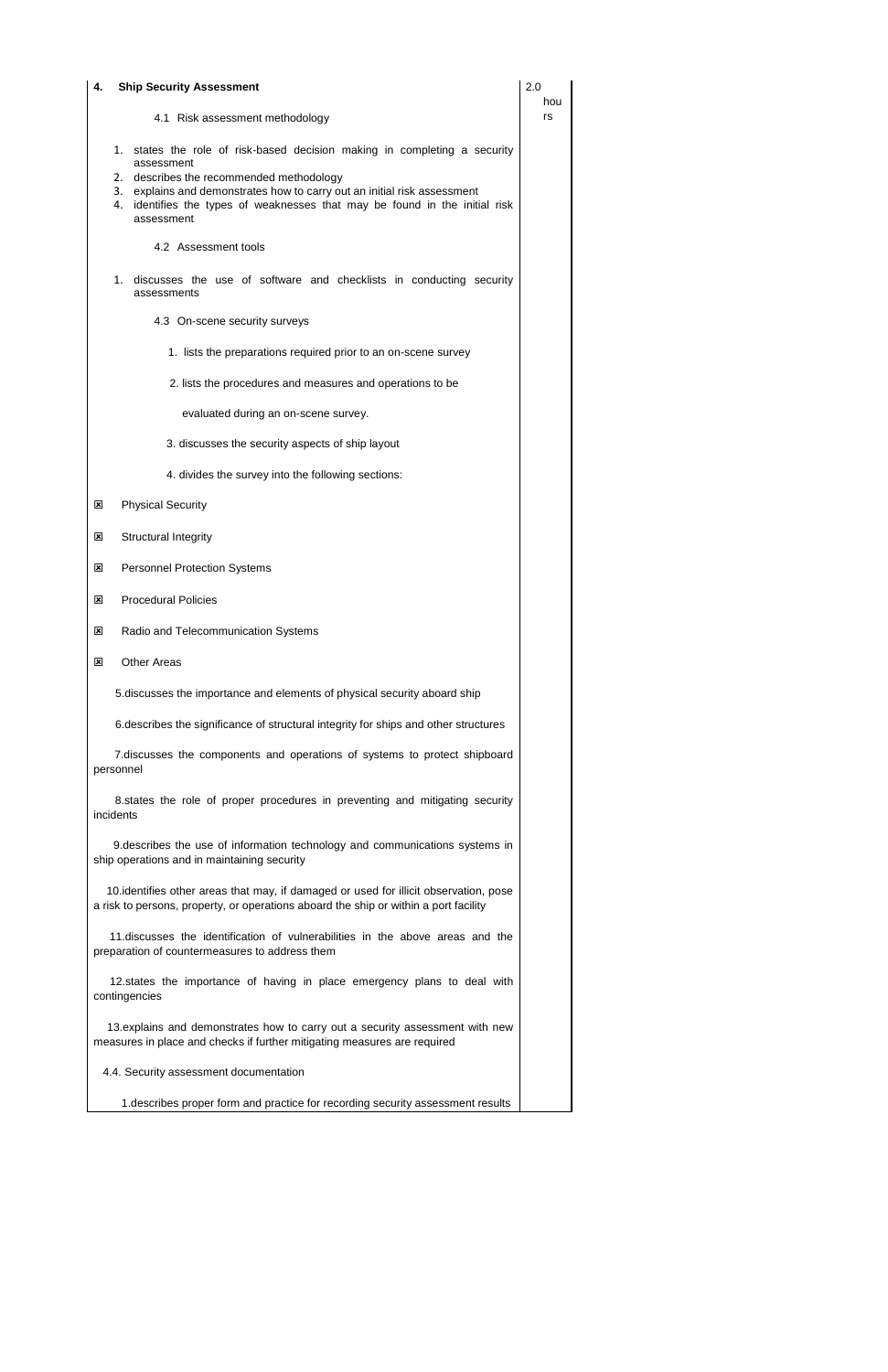| 5. Security Equipment                                                                                                  | 1.0<br>hou |
|------------------------------------------------------------------------------------------------------------------------|------------|
| 4.1 Security equipment and systems                                                                                     | r          |
| 1. lists the various types of security equipment and systems that can be<br>used aboard ships and in port facilities   |            |
| 4.2 Operational limitations of security equipment and systems                                                          |            |
| 1. explains the limitations of individual items of equipment and security<br>systems                                   |            |
| 4.3 Testing calibration and maintenance of security equipment and systems                                              |            |
| 1. describes the testing, calibration and maintenance requirements for the<br>above security equipment and systems     |            |
|                                                                                                                        |            |
| <b>Ship Security Plan</b><br>6.                                                                                        | 2.5        |
| 6.1 Purpose of the Ship Security Plan                                                                                  | hou<br>rs  |
| 1. states that each ship shall carry a Ship Security Plan approved by the<br>Administration                            |            |
| 2. explains that the Ship Security Plan addresses the security measures that<br>should be taken at each security level |            |
| 6.2 Contents of the Ship Security Plan                                                                                 |            |
| 1. lists the required elements of a Ship Security Plan                                                                 |            |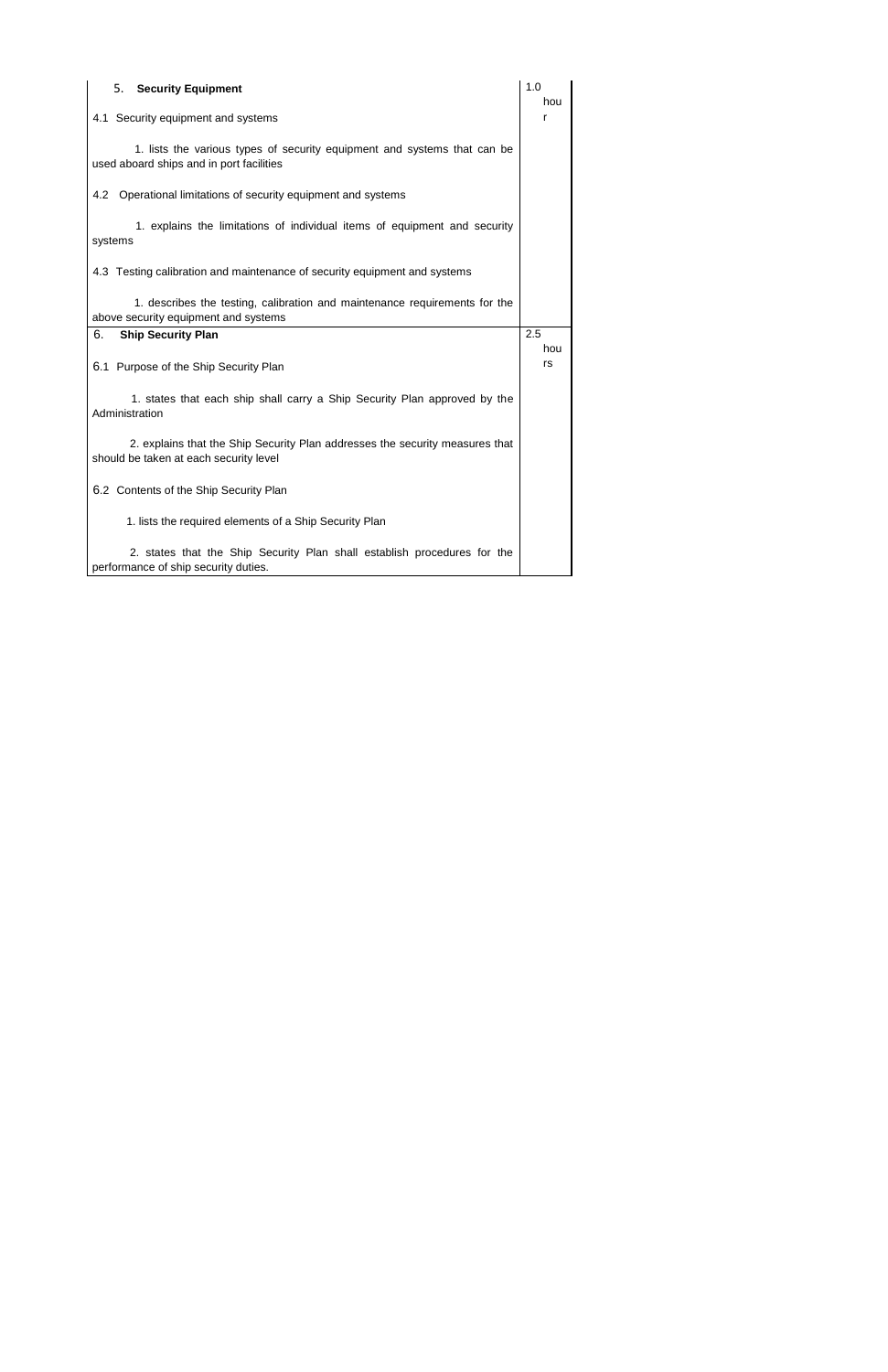| 6.3 Confidentiality issues                                                                                                                                                                                                                                                                                                                                                                                                                                                                                            |
|-----------------------------------------------------------------------------------------------------------------------------------------------------------------------------------------------------------------------------------------------------------------------------------------------------------------------------------------------------------------------------------------------------------------------------------------------------------------------------------------------------------------------|
| states that the Ship Security Plan is confidential<br>1.<br>states that the Ship Security Plan is not generally subject to inspection by<br>2.<br><b>Port State Control</b>                                                                                                                                                                                                                                                                                                                                           |
| describes the circumstances under which certain sections of the plan may<br>3.<br>be shown to Port State Control Authorities                                                                                                                                                                                                                                                                                                                                                                                          |
| 6.4 Development of the Ship Security Plan                                                                                                                                                                                                                                                                                                                                                                                                                                                                             |
| states that the Company Security Officer is responsible for ensuring<br>1.<br>that the Ship Security Plan is prepared and submitted for approval.                                                                                                                                                                                                                                                                                                                                                                     |
| 2.<br>explains the process that should be used in development of the Ship<br>Security Plan                                                                                                                                                                                                                                                                                                                                                                                                                            |
| states that the security measures included in the plan must be in place when<br>3.<br>initial verification of the plan is being carried out.                                                                                                                                                                                                                                                                                                                                                                          |
| 6.5 Approval of the Ship Security Plan                                                                                                                                                                                                                                                                                                                                                                                                                                                                                |
| 1.<br>states that all Ship Security Plans must be approved and that if any security<br>equipment fails or a security measure is suspended, equivalent temporary<br>security measures should be adopted and communicated to the Administration                                                                                                                                                                                                                                                                         |
| 2.<br>explains mechanisms and procedures for obtaining approval of the Ship<br>Security Plan                                                                                                                                                                                                                                                                                                                                                                                                                          |
| 3.<br>states that the Ship Security Plan, or amendments to a previously approved<br>plan, submitted for approval shall be accompanied by the Ship Security<br>Assessment on which the plan or amendments have been based                                                                                                                                                                                                                                                                                              |
| 6.6 Implementation of the Ship Security Plan                                                                                                                                                                                                                                                                                                                                                                                                                                                                          |
| explains procedures to be employed in implementing the Ship Security Plan<br>1.<br>explains the requirement to ensure effective communication and cooperation<br>2.<br>between the Ship Security Officer, the Company Security Officer, and the<br>Port Facility Security Officer in the implementation of the Ship Security Plan<br>discusses the importance of giving due regard to the effect that security<br>3.<br>measures may have on shipboard personnel who may remain on board the<br>ship for long periods |
| 6.7<br>Maintenance and modification of the Ship Security Plan                                                                                                                                                                                                                                                                                                                                                                                                                                                         |
| explains mechanisms for ensuring the continuing effectiveness and updating of<br>1.<br>the Ship Security Plan                                                                                                                                                                                                                                                                                                                                                                                                         |
| 2.<br>states that amendments to the plan shall not be implemented unless approved<br>by the Administration                                                                                                                                                                                                                                                                                                                                                                                                            |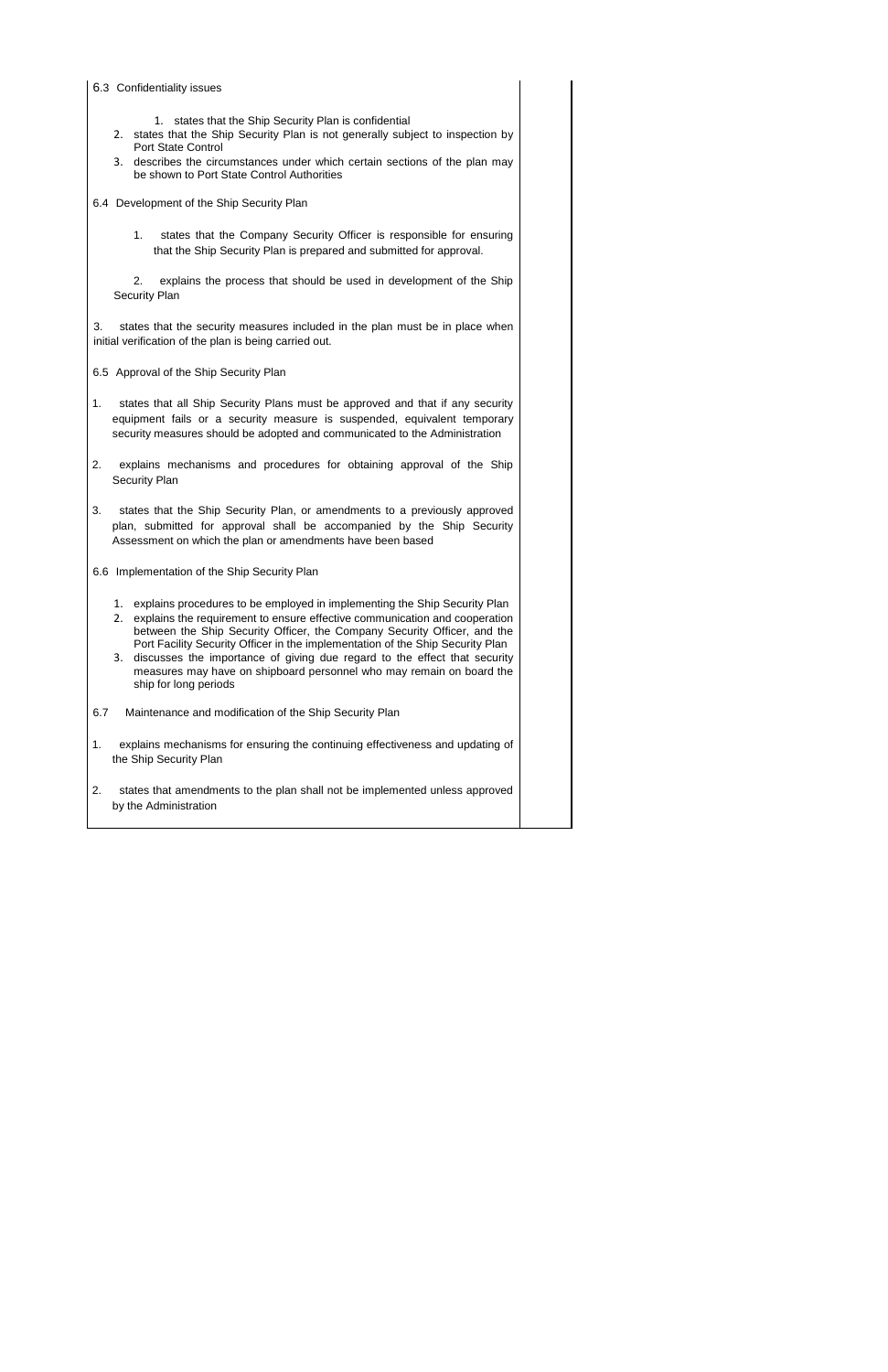- 1. lists the security measures and procedures at the three security levels required to:
- $\boxtimes$  ensure the performance of all ship security duties
- **E** control access to the ship
- **EX** control the embarkation of persons and their effects
- monitor restricted areas to ensure only authorized persons have access
- **EX** monitor deck areas and areas surrounding the ship
- supervise the handling of cargo and ship's stores; and

| 7.     | <b>Threat Identification, Recognition, and Response</b>                                                                                                                                                                                                                             | 2.5<br>hours |
|--------|-------------------------------------------------------------------------------------------------------------------------------------------------------------------------------------------------------------------------------------------------------------------------------------|--------------|
|        | 7.1 Recognition and detection of weapons, dangerous substances and devices                                                                                                                                                                                                          |              |
|        | 1. describes the various types of weapons, dangerous substances and<br>devices, the damage they can cause, and their appearance                                                                                                                                                     |              |
|        | 7.2 Methods of physical searches and non-intrusive inspections                                                                                                                                                                                                                      |              |
|        | 1. demonstrates how to carry out physical searches and non-intrusive<br>inspections.<br>2. describes in brief the use of metal detectors, X-ray machines, and Ion scan                                                                                                              |              |
|        | machines.                                                                                                                                                                                                                                                                           |              |
| 7.3    | Implementing & coordinating searches                                                                                                                                                                                                                                                |              |
|        | 1. describes how important it is to plan a search and practice carrying out<br>searches as a drill.<br>2. explains how to plan a search using a system of check cards                                                                                                               |              |
|        | describes the equipment the search team should carry for conducting a<br>3.                                                                                                                                                                                                         |              |
| search |                                                                                                                                                                                                                                                                                     |              |
|        | 4. describes the procedures to be followed for an efficient search                                                                                                                                                                                                                  |              |
|        | 5. describes the various places of concealment on board a ship                                                                                                                                                                                                                      |              |
|        | 7.4 Recognition, on a non-discriminatory basis, of persons posing potential security<br>risks                                                                                                                                                                                       |              |
|        | 1. describes the general characteristics and behavioural patterns of persons<br>who are likely to threaten security<br>2. states how important it is to be observant to recognize such persons                                                                                      |              |
|        | 7.5 Techniques used to circumvent security measures                                                                                                                                                                                                                                 |              |
|        | 1. describes the techniques that may be used to circumvent security measures                                                                                                                                                                                                        |              |
|        | 7.6 Crowd management and control techniques                                                                                                                                                                                                                                         |              |
|        | explains the basic psychology of a crowd in a crisis situation<br>1.<br>describes strategies for managing a crowd through the crisis phases<br>2.<br>3. states the importance of clear communication with crew and passengers<br>during an emergency<br>8. Ship Security Actions    | 1.0          |
|        | 8.1 Actions required by different security levels                                                                                                                                                                                                                                   | hou<br>r     |
| 1.     | states the three security levels and the actions required for each level.                                                                                                                                                                                                           |              |
|        | 8.2 Maintaining security of the ship/port interface                                                                                                                                                                                                                                 |              |
|        | 1. lists the reporting requirements for the ship prior entering port.                                                                                                                                                                                                               |              |
|        | 8.3 Usage of the Declaration of Security                                                                                                                                                                                                                                            |              |
|        | explains the Declaration of Security and what it addresses.<br>1.<br>2. states who determines when it should be completed<br>lists the situations in which the ship can request that the Declaration of<br>3.<br>Security be completed.<br>4. states who is required to complete it |              |

8.4 Implementation of security procedures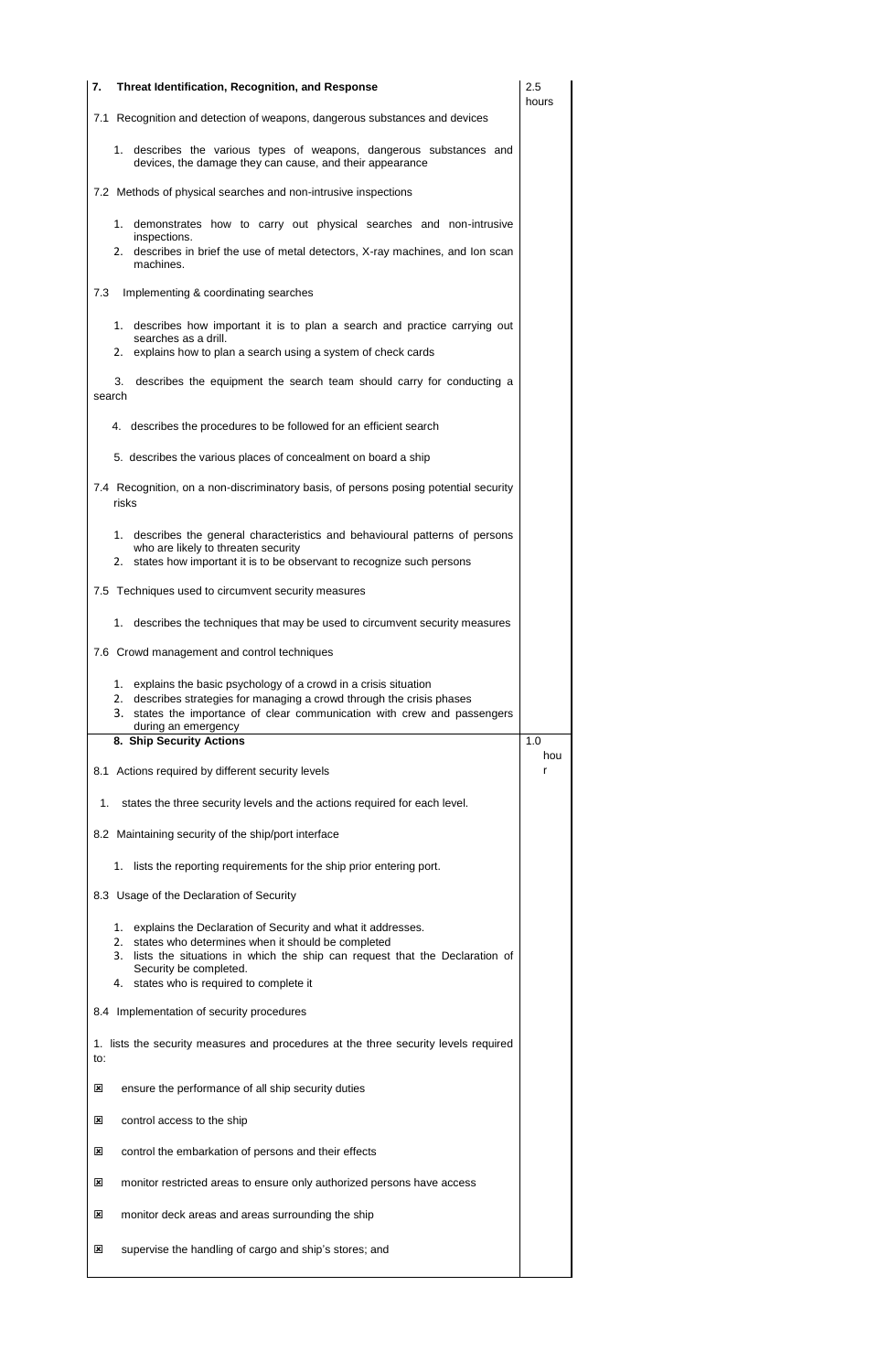- 1. states the purpose of carrying out an assessment at the end of each drill
- 2. describes the relevant elements in assessing a drill.

| $\overline{\mathbf{x}}$                            |                                                           |                           | ensure that security communication is readily available                                                   |           |
|----------------------------------------------------|-----------------------------------------------------------|---------------------------|-----------------------------------------------------------------------------------------------------------|-----------|
|                                                    |                                                           |                           |                                                                                                           |           |
|                                                    |                                                           |                           |                                                                                                           |           |
|                                                    |                                                           |                           |                                                                                                           |           |
|                                                    |                                                           |                           |                                                                                                           |           |
|                                                    |                                                           |                           |                                                                                                           |           |
|                                                    |                                                           |                           |                                                                                                           |           |
|                                                    |                                                           |                           |                                                                                                           |           |
|                                                    |                                                           |                           |                                                                                                           |           |
|                                                    |                                                           |                           |                                                                                                           |           |
|                                                    |                                                           |                           |                                                                                                           |           |
|                                                    |                                                           |                           |                                                                                                           |           |
|                                                    |                                                           |                           |                                                                                                           |           |
|                                                    |                                                           |                           |                                                                                                           |           |
|                                                    |                                                           |                           |                                                                                                           |           |
|                                                    |                                                           |                           |                                                                                                           |           |
| 9                                                  |                                                           |                           | <b>Emergency Preparedness, Drills, and Exercises</b>                                                      | 2.0       |
| 9.1                                                | Contingency planning                                      |                           |                                                                                                           | hou<br>rs |
|                                                    | explains the need for contingency plans<br>1.<br>2.<br>3. |                           | discusses action to take in case of a breach of security<br>discusses and prepares contingency plans for: |           |
|                                                    |                                                           | $\mathbf{x}$              | hijacking                                                                                                 |           |
|                                                    |                                                           | $\mathbf{x}$              | bomb threat                                                                                               |           |
|                                                    |                                                           | $\mathbf{x}$              | unidentified objects / explosives on vessel                                                               |           |
|                                                    |                                                           | $\mathbf{x}$              | damage to / destruction of port facility                                                                  |           |
|                                                    |                                                           | $\boldsymbol{\mathsf{x}}$ | piracy and other depredations                                                                             |           |
|                                                    |                                                           | $\mathbf{x}$              | stowaways                                                                                                 |           |
| 9.2 Security drills and exercises                  |                                                           |                           |                                                                                                           |           |
| explains the purpose of drills and exercises<br>1. |                                                           |                           |                                                                                                           |           |
|                                                    |                                                           |                           | 2. states the requirements for conducting drills and exercises                                            |           |
|                                                    |                                                           |                           | 3. states the individual elements that should be tested by each drill                                     |           |

9.3 Assessment of security drills and exercises (Debrief)